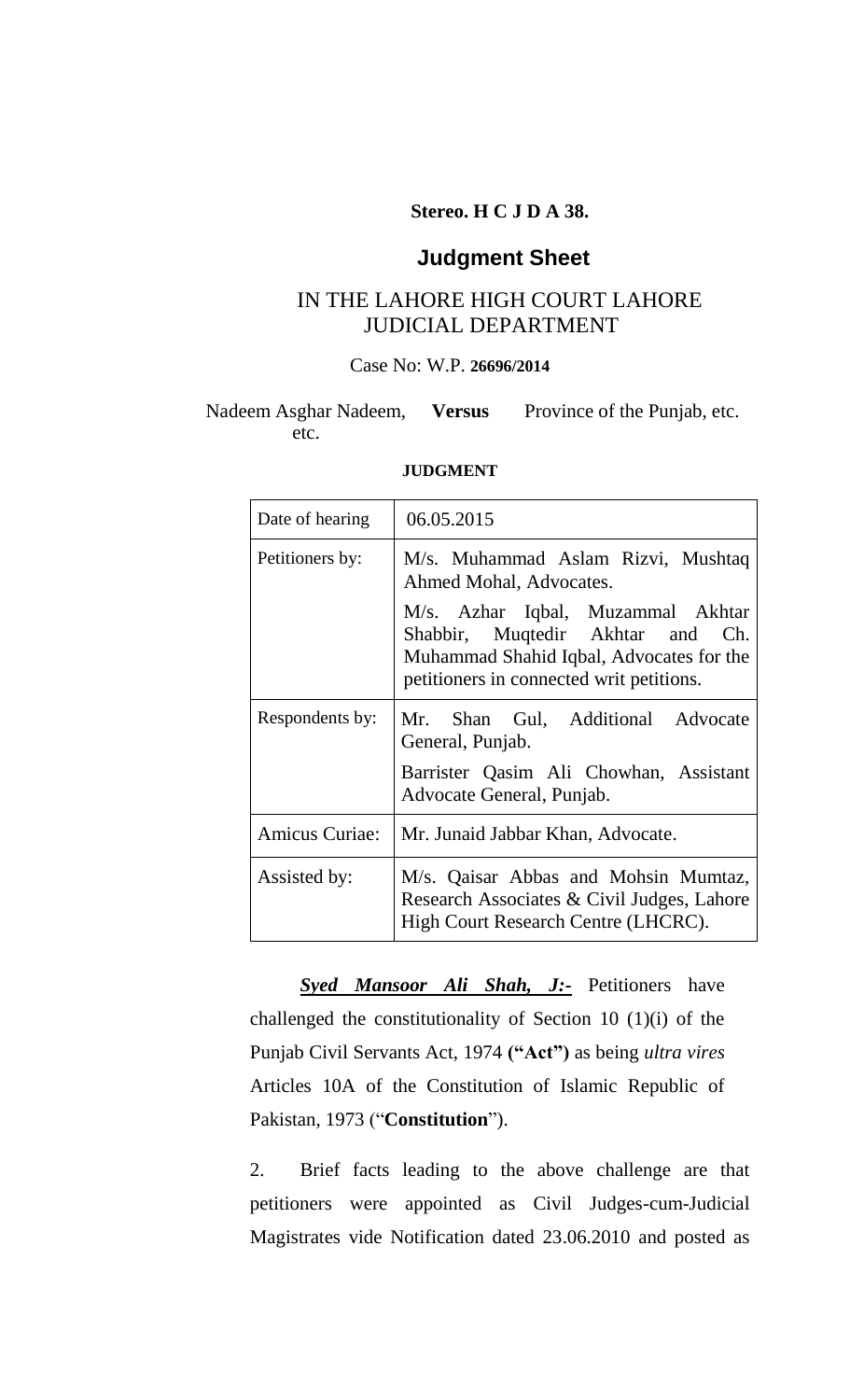Civil Judges-cum-Judicial Magistrates against existing vacancies vide Notification dated 30.06.2010. The appointment of the petitioners was subject to confirmation in terms of Rule 7A of the Punjab Judicial Service Rules, 1994 ("**Judicial Rules**") which required that the candidates complete initial or extended period of probation satisfactorily on the basis of (a) Performance Evaluation made by the Departmental Confirmation Committee; (b) attend and successfully qualify such Course and Training as may be determined by the High Court and (c) pass Departmental Examination under the Punjab Civil Judges Departmental Examination Rules, 1991.

3. It is submitted that the petitioners successfully completed the Course & Training and passed the Departmental Examination, however, just a day before the expiry of the probationary period of four years, the services of the petitioners were terminated, without notice and without furnishing any reason, under section 10(1)(i) of the Act, vide Notification dated 04.07.2014.

4. Petitioners, through the instant petition, have laid challenge to the constitutionality of section 10 (1) (i) of the Act, which deprives the petitioners of an opportunity of prior notice and reason for the termination of their services. It has been argued that the impugned section is *ultra vires* the Constitution as it deprives the petitioners their right to due process and fair trial under Articles 4 and 10A of the Constitution besides being discriminatory and as such violative of Article 25. They submit that if section  $10(1)(i)$  of the Act is declared unconstitutional they will have an opportunity to approach the Lahore High Court on the administrative side for the reconsideration of their case, hence the instant challenge is not an academic exercise, as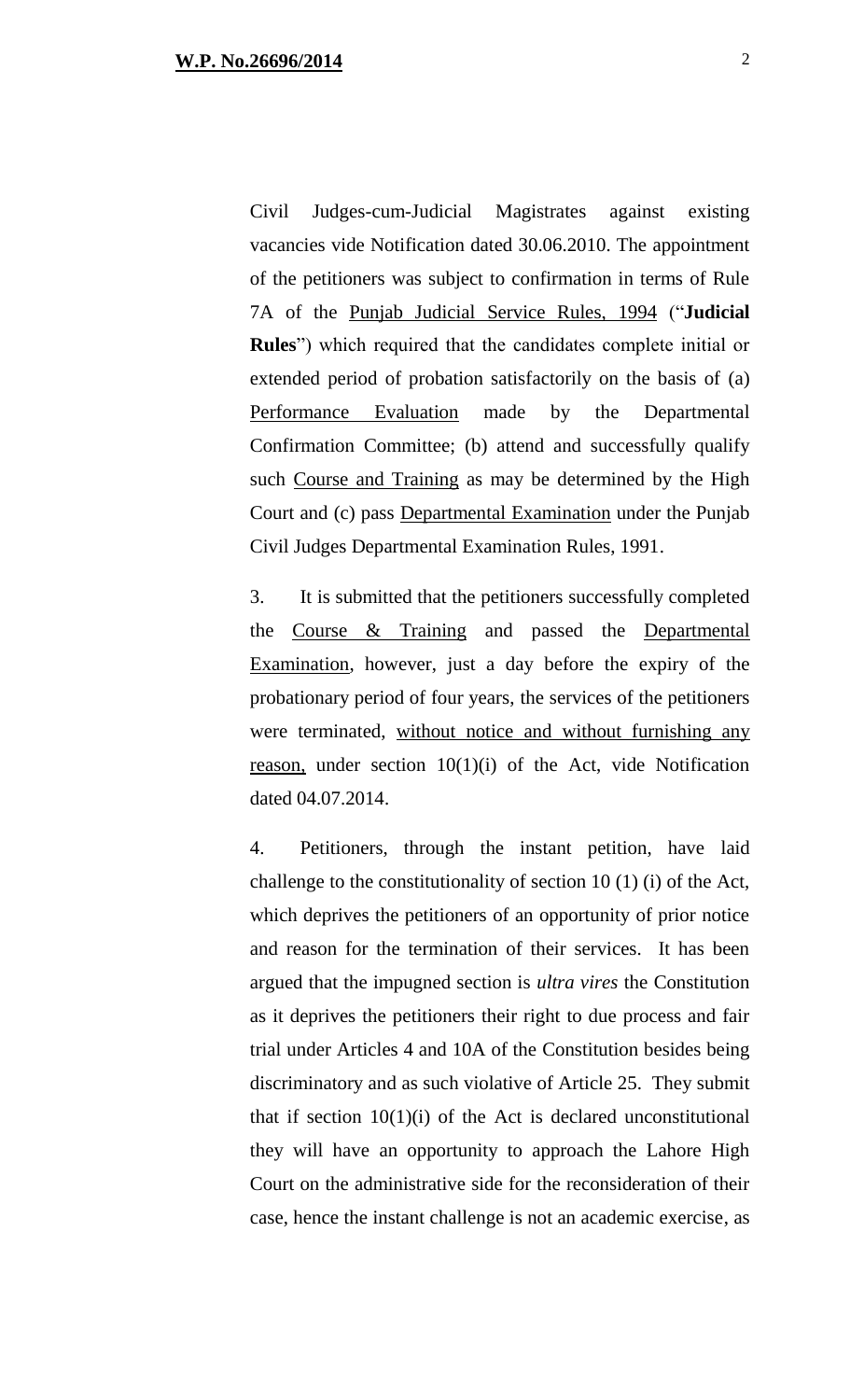future remedies of the petitioners, are dependent on the fate of this petition. Petitioners, have reiterated that they are not challenging the Notification, where under their services have been terminated by the Lahore High Court, as they are aware that writ is not maintainable against the High Court in the light of *Asif Saeed v. Registrar, Lahore High Court and others* **(PLD 1999 Lahore 350)** and *Muhammad Iqbal and others v. Lahore High Court through Registrar and others* **(2010 SCMR 632)**. They submit that they will pursue the same administratively once the fate of section 10 (1)(i) of the Act is determined.

5. It is argued that the petitioners were appointed as Civil Judges-cum-Judicial Magistrates against substantive vacant posts, however, their appointment was subject to *probation*. They, therefore, do not have a vested right to be appointed to the post, but have the vested right to be appointed to the post, if they successfully complete the period of probation. They further argued that the petitioners were entitled to know the reasons behind the opinion formed against them during the period of probation and in case the opinion was adverse, they had the right to be put to notice, so that they could explain and defend themselves, before they be deprived of their confirmation to a substantive vacant post. It is submitted that there has been no adverse comment against the petitioners, as none has been communicated to them during the course of their service, therefore, they are doubly curious regarding the reasons for their termination. They are, therefore, aggrieved of section 10 (1) (i) of the Act, which provides that the services of civil servant may be terminated without notice, during the period of his probation.

6. It is emphasized that, as far as petitioner No.2 is concerned, Certification of Appreciation dated 18.11.2013 has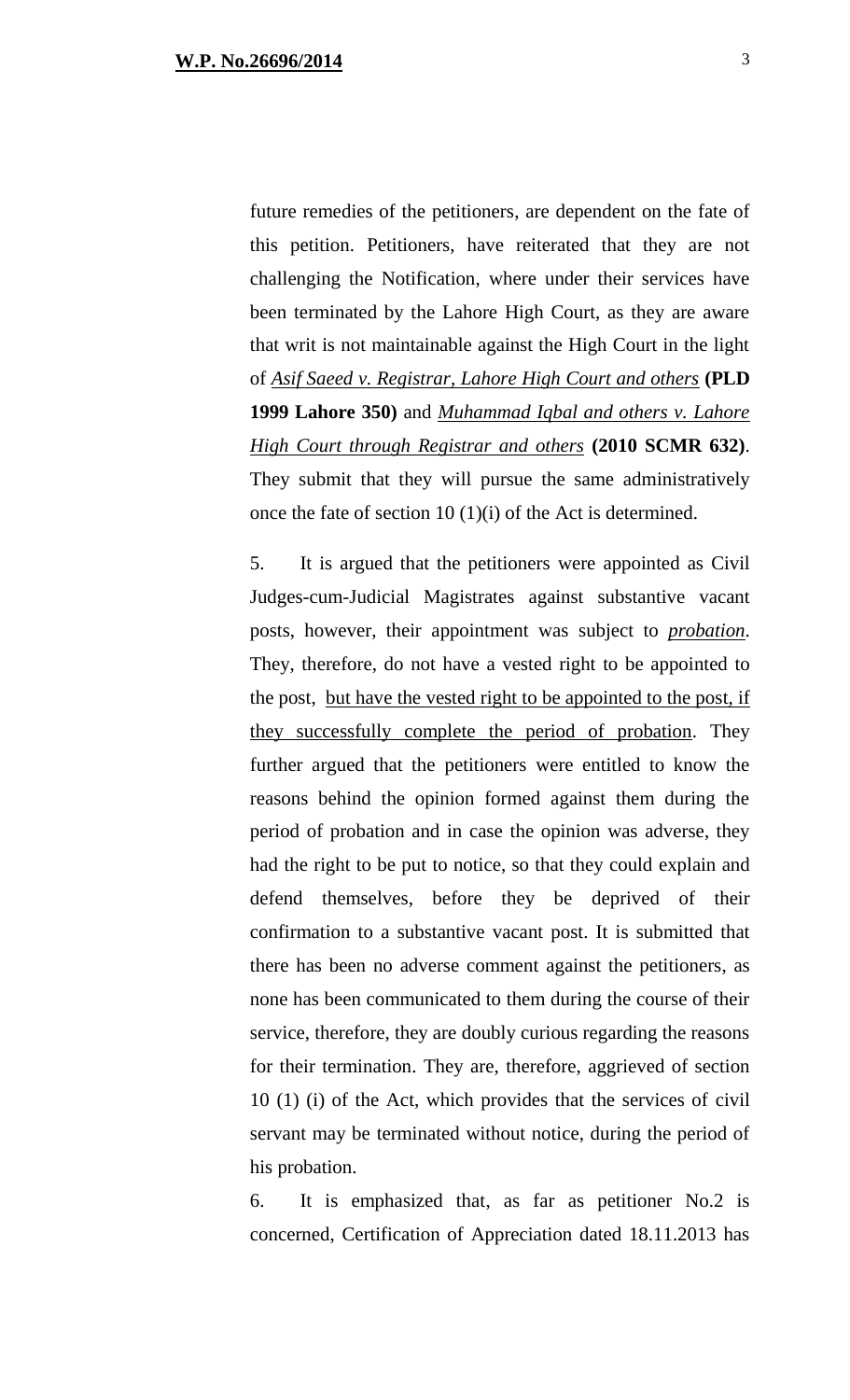been issued by the District & Sessions Judge, Sahiwal which states as follows:-

> "I have the honour to submit that Miss Bushra Farid, learned Civil Judge was posted at Sahiwal on 17.07.2013. At present she is exclusively dealing with cases of family nature and performing upto the level of satisfaction without any complaint with regard to her integrity.

7. It is submitted that the petitioners served as Civil Judgescum-Judicial Magistrates for a period of almost four years (extended period of probation) therefore their services could not be terminated without notice. They submitted that Section  $10(1)(i)$  of the Act deprives the petitioner of the right to notice, hearing and reasons and therefore offends Article 10A of the Constitution. Reliance is placed on *Wattan Party through President v. Federation of Pakistan through Cabinet Committee of Privatization, Islamabad and others* **(PLD 2006 SC 697)**, *Pakistan Peoples Party v. Government of Punjab and others* **(PLD 2014 Lahore 330)**, *Muhammad Ashraf Tiwana and others v. Pakistan and others* **(2013 SCMR 1159)**, *National Bank of Pakistan and 117 others v. SAF Textile Mills Ltd. and another* **(PLD 2014 SC 283)**, *Messrs Chenone Stores Ltd. through Executive Director (Finance Accounts) v. Federal Board of Revenue through Chairman and 2 others* **(2012 PTD 1815)**, *Bilal Akbar Bhatti v. Election Tribunal, Multan and 15 others* **(PLD 2015 Lahore 272)**, *Al-Jehad Trust through Raeesul Mujahideen Habib-ul-Wahabb-ul-Khairi and others v. Federation of Pakistan and others* **(PLD 1996 SC 324)**, *Imtiaz Ahmad Kaifi v. Government of Punjab and others* **(PLD 2013 Lahore 598)**, *Engineer Majeed Ahmed Memon v. Liaquat University of Medical and Health Sciences Jamshoro and others* **(2014 SCMR 1236)**, *State of M.P. v. Rakesh Kohli and*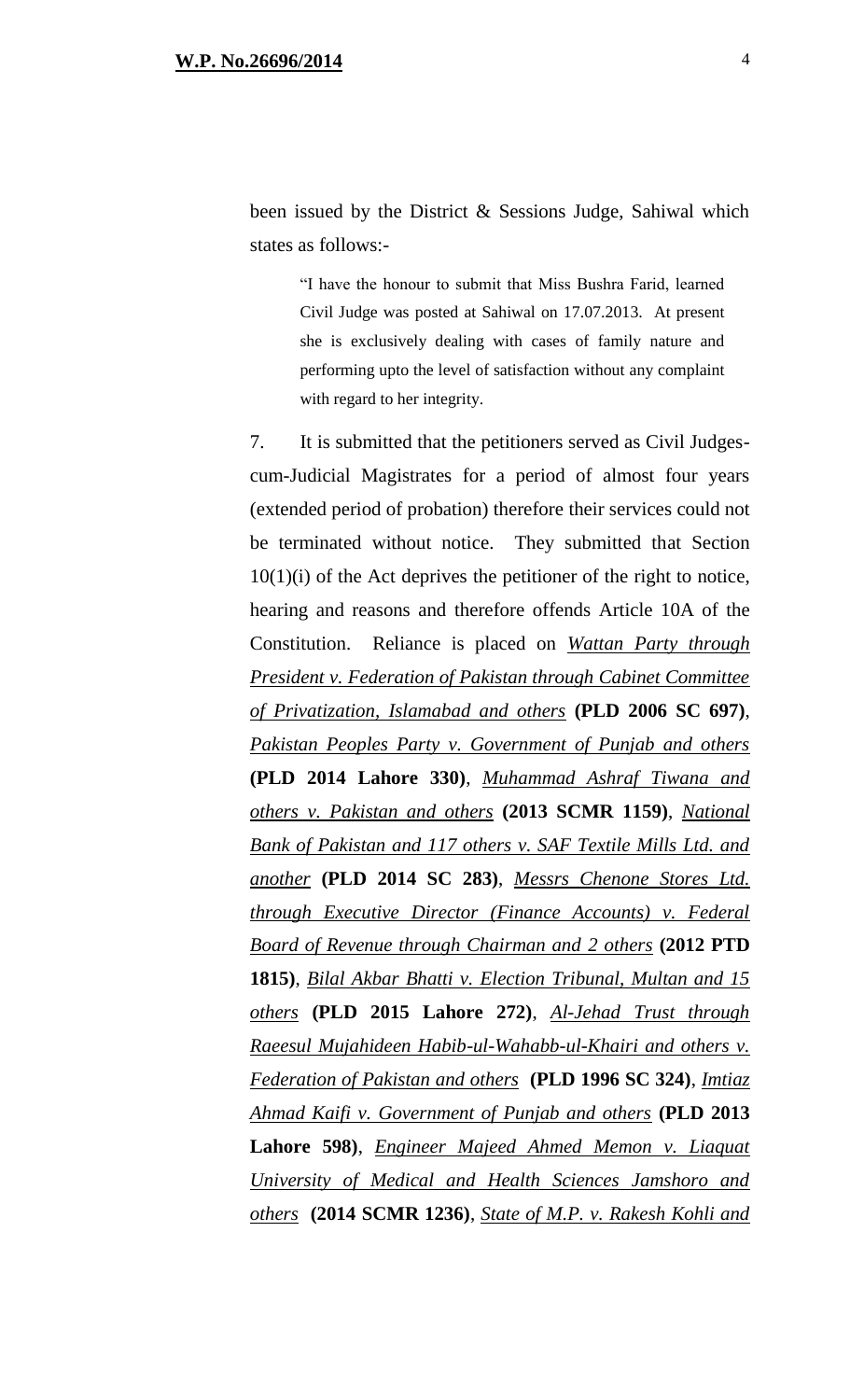*another* **(2013 SCMR 34)**, *Arshad Mehmood v. Commissioner/Delimitation Authority, Gujranwala and others* (**PLD 2014 Lahore 221**) and *Babar Hussain Shah and another v. Mujeeb Ahmed Khan and another* **(2012 SCMR 1235)**.

8. Learned Additional Advocate General, Punjab alongwith Assistant Advocate General, Punjab, who are also on notice under Order 27-A of CPC, submit that Articles 4 and 10-A of the Constitution are not attracted to this case, as the petitioners, being probationers, do not have any *right* to be appointed to the post. In support of his contention learned Additional Advocate General placed reliance on *Federation of Pakistan v. Riaz Ali Khan* **(PLD 1958 (W.P.) Lahore 22)** and *Muhammad Siddiq Javaid Chaudhry v. The Government of West Pakistan* **(PLD 1974 S.C. 393)**. He also submitted that the petitioners were fully aware at the time of their appointment regarding Section 10 of the Act but they did not challenge the same at that time and have challenged the same after their termination, therefore, the petitioners are blowing hot and cold, which is not permitted under the law. Learned Law Officer placed reliance on *Justice Khurshid Anwar Bhinder and others v. Federation of Pakistan and others v. Federation of Pakistan and another* **(PLD 2010 S.C. 483)** to submit that the petitioners have no vested right to a notice or hearing during the period of probation. He further placed reliance on *Abdul Haque Indhar and others v. Province of Sindh through Secretary Forest, Fisheries and Livestock Department, Karachi and 3 others* **(2000 SCMR 907)**, *Ch. Muhammad Hussain Naqshbandi v. Government of the Punjab and others* **(2003 PLC (CS) 1421)** and *Liaqat Ali Shahid, Ex-Civil Judge, Bhalwal v. Government of the Punjab through Chief Secretary, Punjab, Lahore* **(1999 PLC (CS) 334)**.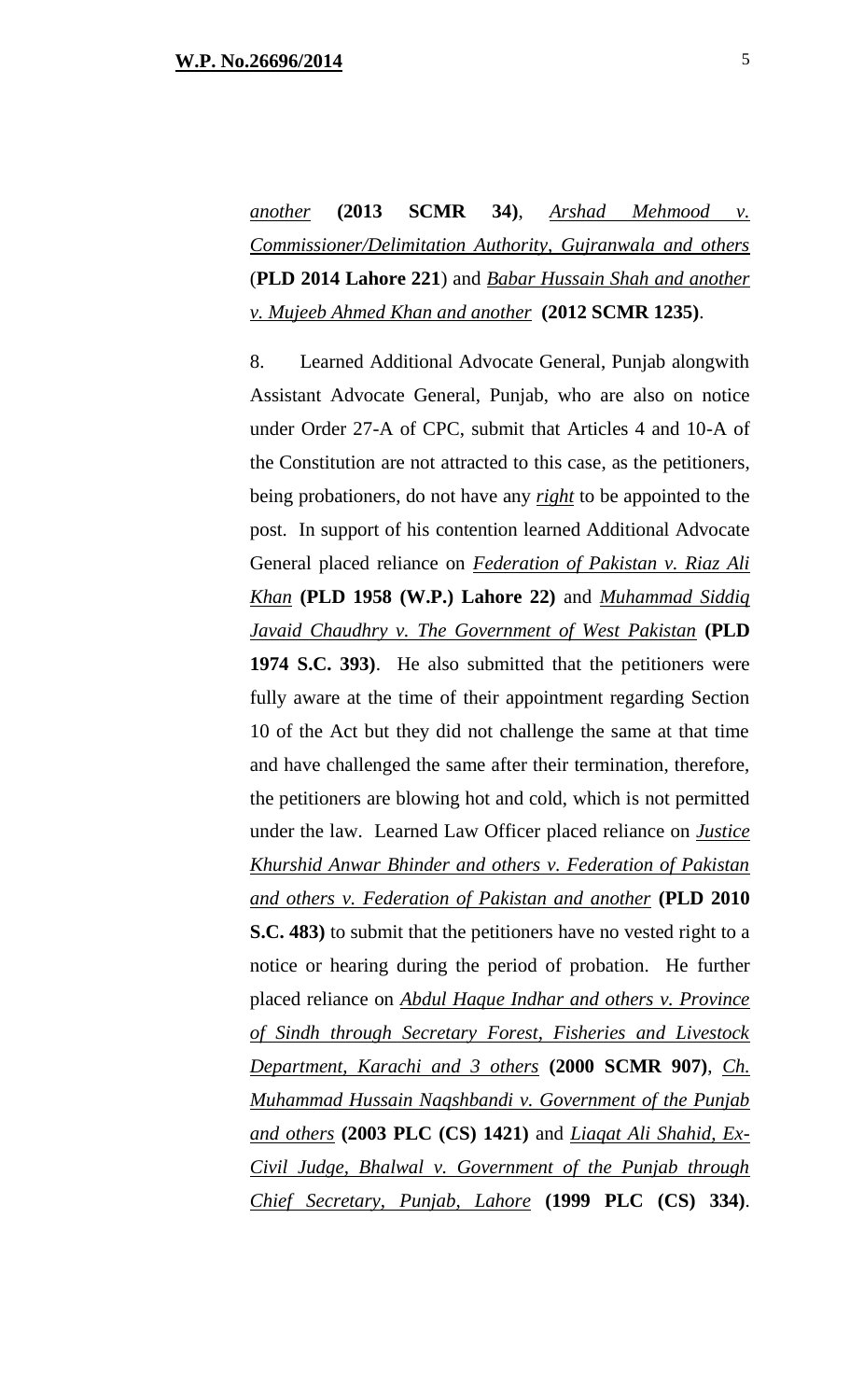9. I have heard the parties at length, have gone through the record and examined the case law cited by the parties. The opinion of the court is as follows:

### **OPINION OF THE COURT**

### *Facts*

10. The petitioners were appointed as Civil Judges-Cum-Judicial Magistrates on 23.06.2010 subject to *probation*. During probation, they were posted against existing vacancies vide Notification dated 30.06.2010. Petitioners passed the Departmental Examination and successfully attended and qualified the Course and Training prescribed by the High Court during the initial few months of their service. Thereafter, the petitioners, served the District Judiciary for a period of four years and a day before the completion of the extended period of probation, the services of the petitioners were terminated, *without notice and without disclosing the reasons for their termination*, under section 10(1)(i) of the Act, vide Notification dated 04.07.2014.

11. The terms and conditions of a judicial officer, including appointment, probation, confirmation and termination are governed under the Punjab Civil Servants Act, 1974 ("**Act**"), read with the Punjab Judicial Service Rules, 1994 ("**Judicial Rules**") and where the Judicial Rules are deficient or lacking,<sup>1</sup> by Punjab Civil Servants (Appointment & Conditions of Service) Rules, 1974 ("**Rules**").

 $\overline{a}$ 

 $<sup>1</sup>$  Rule 11 of the Judicial Rules.</sup>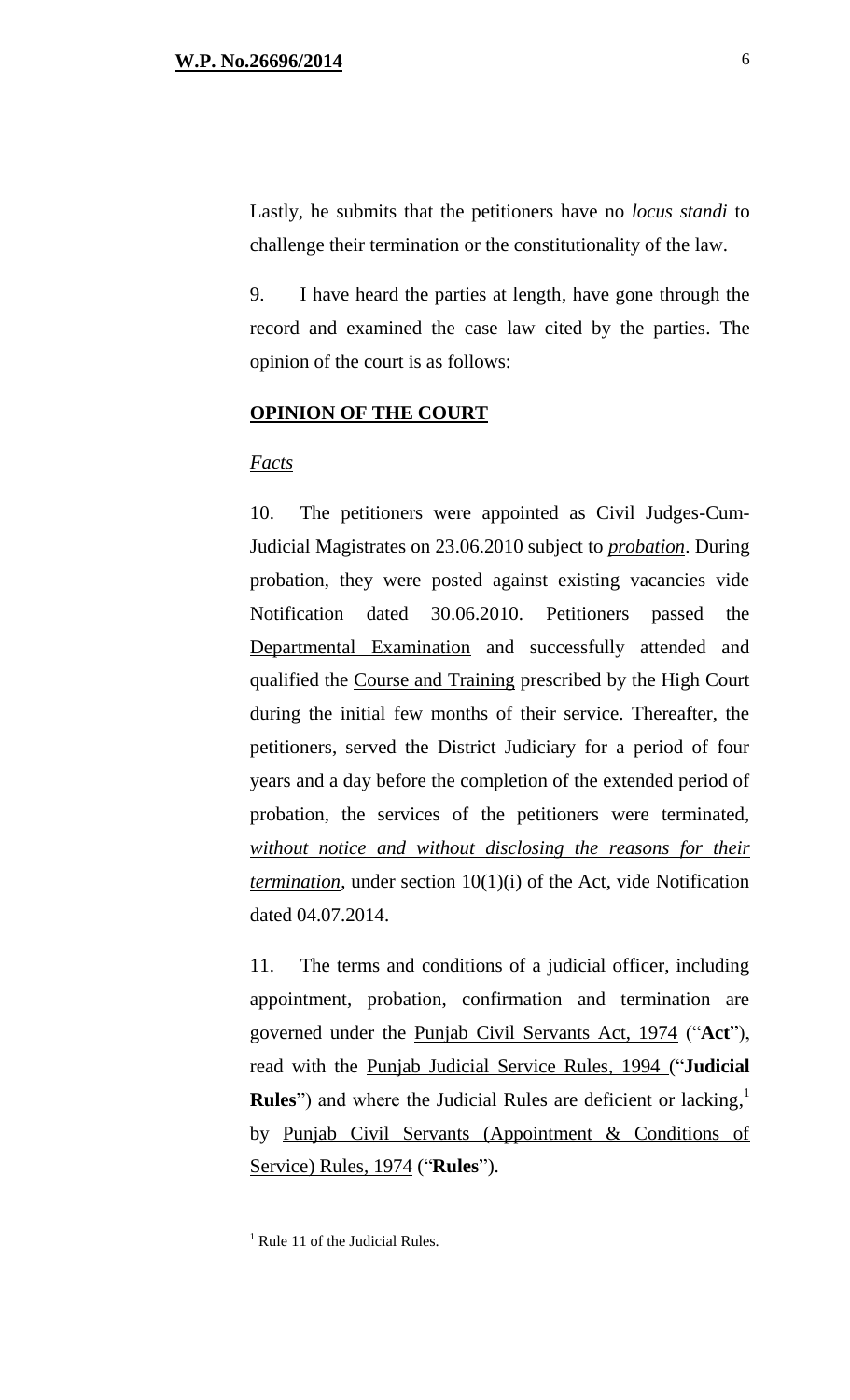12. Initial appointment of a civil servant to a substantive post is subject to *probation* under section 5 of the Act. Section 5 of the Act describes the scope and nature of the term *probation* in the following manner:-

- "**5. Probation:** (1) **An initial appointment to a service or post** referred to in Section 4, **not being an ad hoc appointment, shall be on such probation** and for such period of probation as may be prescribed.
- (2) Any appointment of a civil servant by promotion or transfer to a service or post may also be made on such probation and for such period of probation as may be prescribed.
- (3) **Where, in respect of any service or post, the satisfactory completion of probation includes the passing of a prescribed examination, test or course or successful completion of any training**, a person appointed on probation to such service or post who, before the expiry of the original or extended period of his probation, has failed to pass such examination or test or to successfully complete the course or the training shall, except as may be prescribed otherwise-
	- (a) **if he was appointed to such service or post by initial recruitment, be discharged**; or
	- (b) if he was appointed to such service or post by promotion or transfer, be reverted to the service or post from which he was promoted or transferred and against which he holds a lien or, if there be no such service or post, be discharged." *(emphasis supplied)*

A probationer is 'eligible" for confirmation in service on the satisfactory completion of his probation under section 6 of the Act which states as under: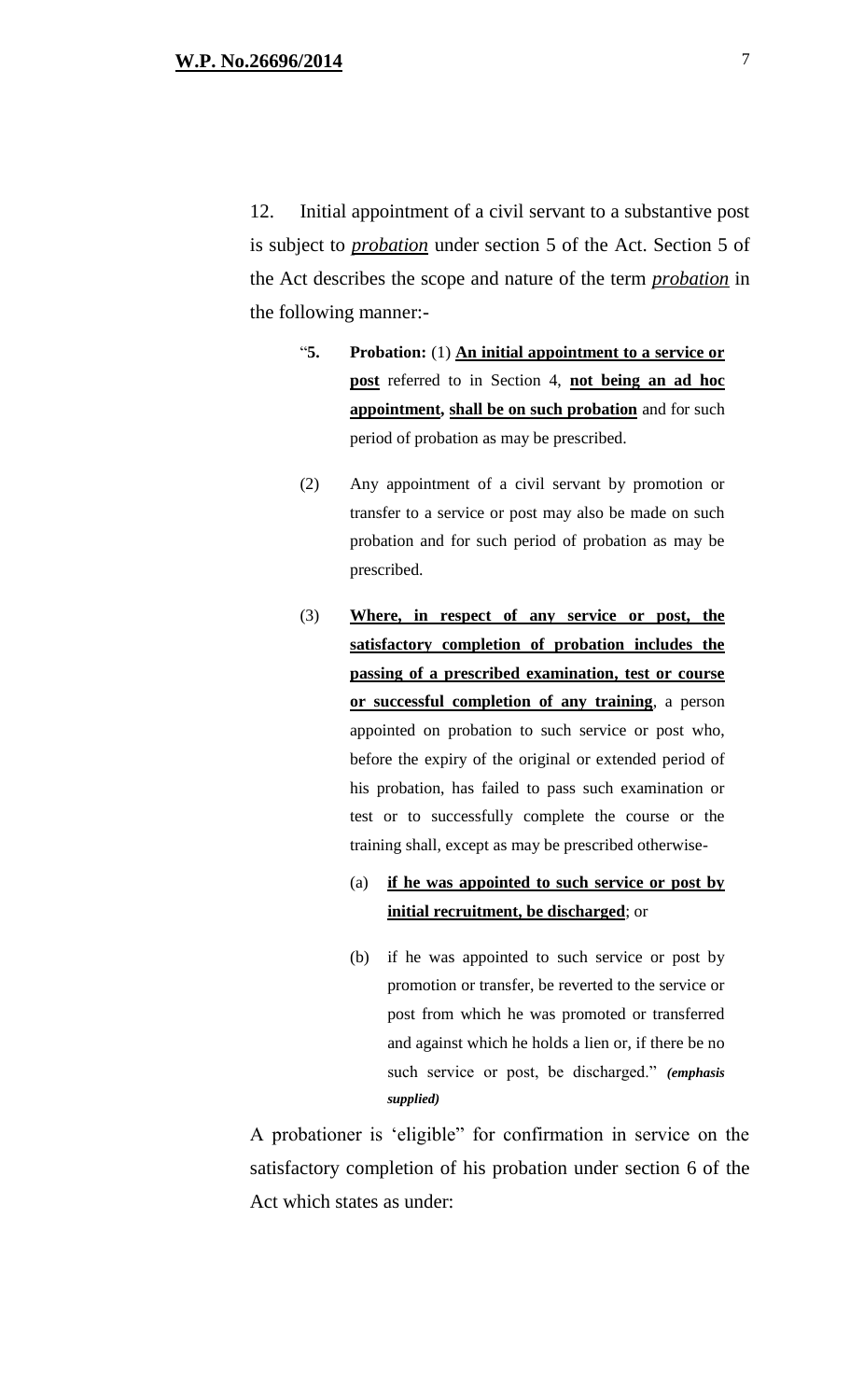#### **6. Confirmation.—**

(1) A person appointed on probation shall, **on satisfactory completion of his probation, be eligible for confirmation in a service or a post as may be prescribed.**

(2) A civil servant promoted to a post 2(or grade) on probation shall, on satisfactory completion of his probation, be confirmed in such post as may be prescribed.

(3) A civil servant promoted to a post 2(or grade) on regular basis shall be confirmed after rendering satisfactory service for such period as may be prescribed.

#### (4) **There shall be no confirmation against any temporary post**.

(5) A civil servant who, during the period of his service, was eligible for confirmation in any service or against any post, retires from service before confirmation shall not, merely by reason of such retirement, be refused confirmation in such service or against such post or any benefits accruing there-from.

(6) Confirmation of a civil servant in a service or against a post shall take effect from the date of the occurrence of a permanent vacancy in such service or against such post or from the date of continuous officiation, in such service or against such post, whichever is later. *(emphasis supplied)*

#### Rule 7A of the Judicial Rules provides as under:-

"7A. **Confirmation of Civil Judge-cum-Magistrate**:- A Civil Judge-cum-Magistrate shall not be confirmed in service unless:

> (a) He completes initial or extended period of probation satisfactorily on the basis of performance evaluation made by Departmental Confirmation Committee;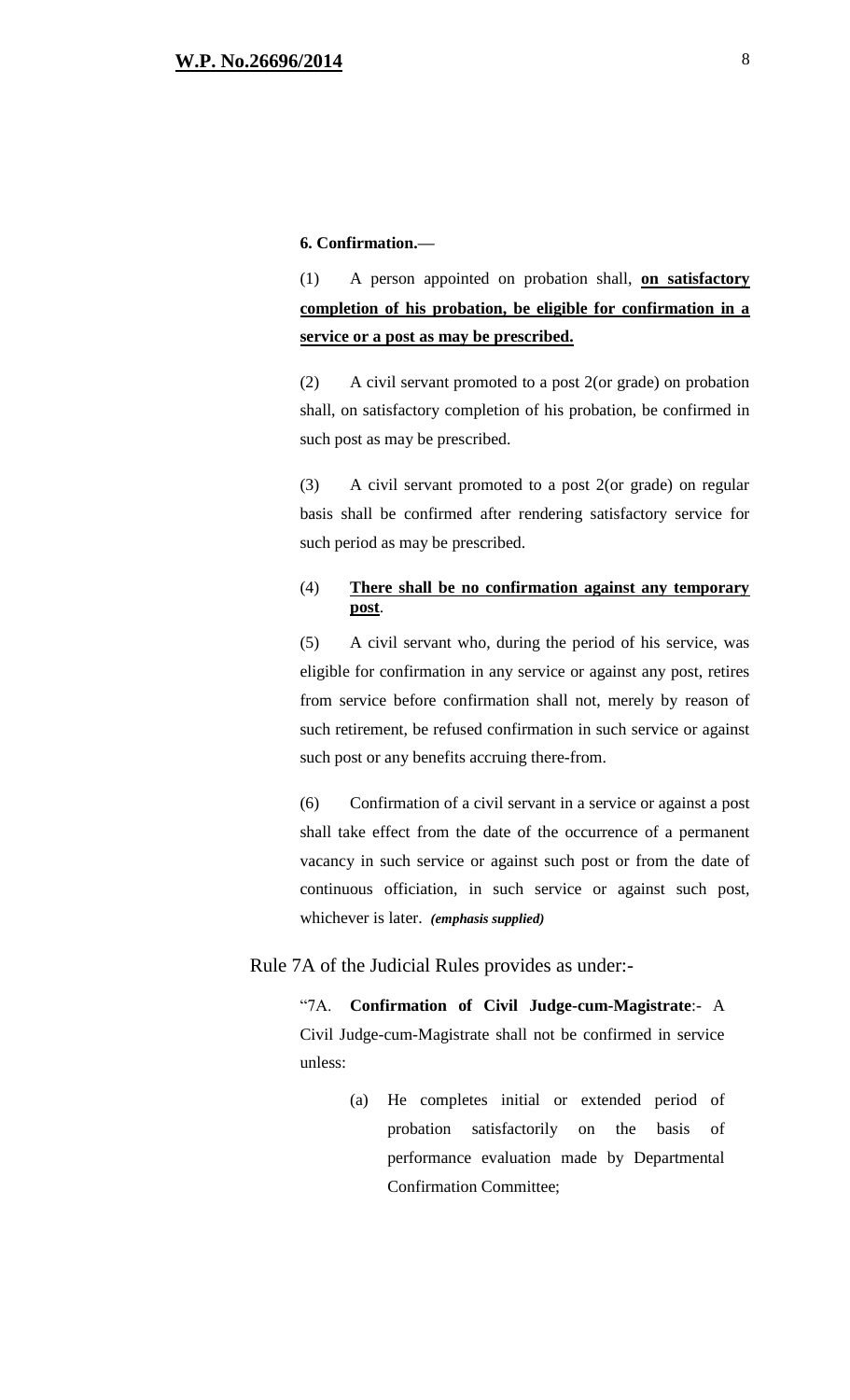$\overline{a}$ 

- (b) He undergoes, attends and successfully qualifies such course and training as may be determined by the High Court; and
- (c) He has passed the departmental examination under the Punjab Civil Judges Departmental Examination Rules, 1991."

## Rule  $8<sup>2</sup>$  of the Judicial Rules provides as under:-

"8. (1) A person appointed to a post in a grade against a substantive vacancy shall remain on probation for a period of two years, if appointed by initial recruitment, and for a period of one year, if appointed otherwise; provided that the appointing authority may extend the period of probation by a further period not exceeding two years in all.

Explanation – Officiating service and service spent on deputation to a corresponding or a higher post may be allowed to count towards the period of probation.

(2) If no orders have been made by the day following the completion of the initial probationary period, the period of probation shall be deemed to have been extended.

(3) A Civil Judge-cum-Magistrate or an Additional District and Sessions Judge appointed through initial recruitment, who has been confirmed under rule 7A or rule 7B, the confirmation shall take effect from the date of initial appointment in the service." *(emphasis supplied)*

The above shows that a judicial officer is appointed as a Civil Judge-cum-Judicial Magistrate against a substantive vacant post. The appointment is subject to confirmation after successful completion of the probation period. The confirmation requires that (i) the probationer completes the period of probation satisfactorily on the basis of the

<sup>&</sup>lt;sup>2</sup> Similar to Rule 7 of Punjab Civil Servants (Appointment & Conditions of Service) Rules, 1974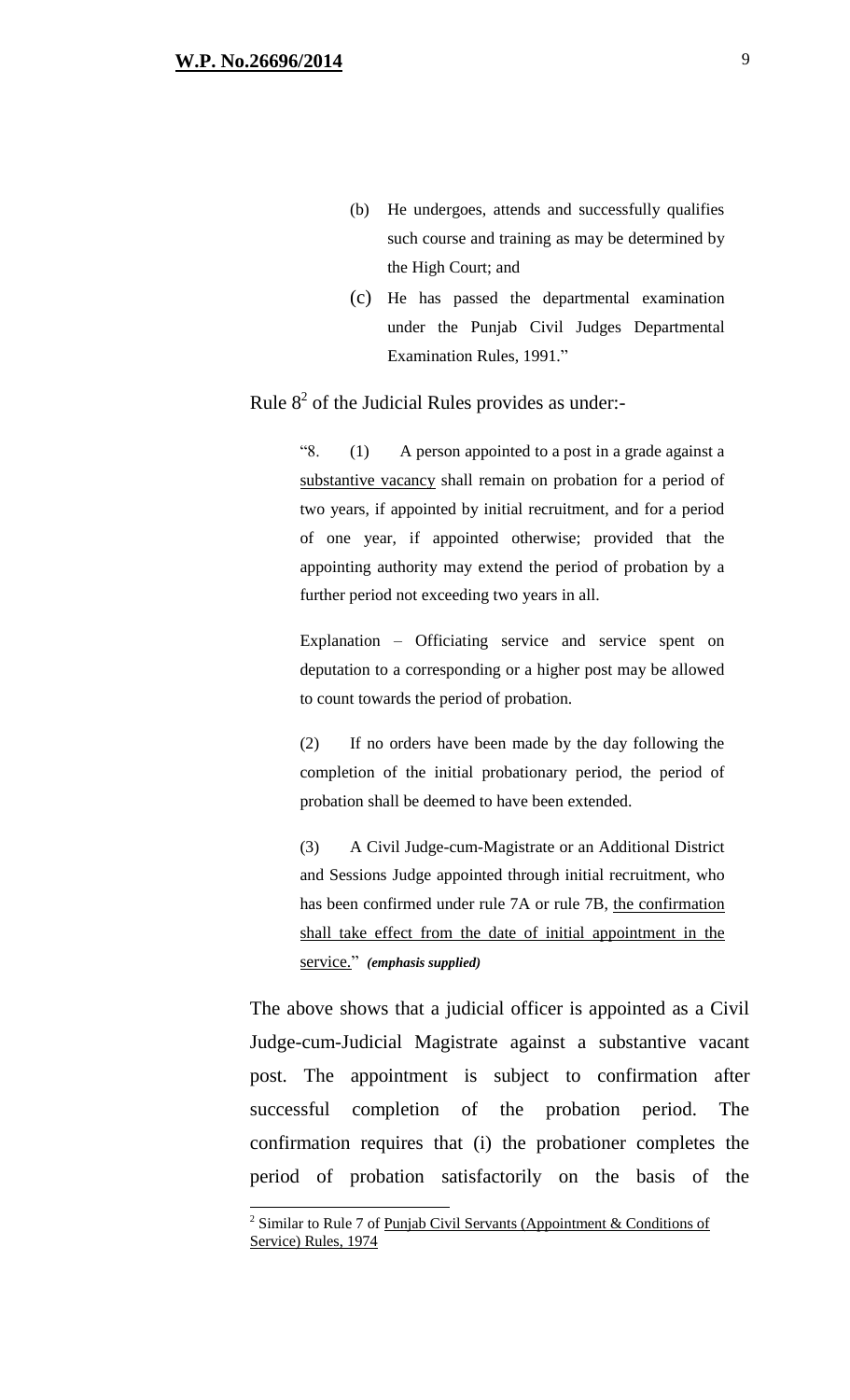*Performance Evaluation* made by the Departmental Confirmation Committee. (ii) Qualifies such *Course and Training* as prescribed and (iii) passes the *Departmental Examination*. Under Rule 8, confirmation of a probationer takes effect from the date of initial appointment in service. Conditions prescribed in Rule 7A are in addition to the passing of a departmental examination and successful completion of training as envisaged under section 5 of the Act. Evaluation under Rule 7A (a) is free to place reliance on extraneous evidence procured from other sources (e.g. Police, Special Branch, etc) to gauge the eligibility and fitness of the civil servant/judicial officer. The evidence collected can be adverse to the interest of the civil servant/judicial officer, which would ordinarily necessitate the dismissal or removal of the civil servant from service on the grounds of inefficiency, misconduct, corruption or being involved in any other subversive activity. Termination from service during probation on these grounds is punitive and penal in nature.

### 13. Section 10 (1) (i) of the Act provides as under:

**10. Termination of service.—**

### (1) **The service of a civil servant may be terminated without notice –**

### **(i) during the initial or extended period of his probation**:

Provided that, where such civil servant is appointed by promotion on probation or, as the case may be, is transferred and promoted on probation from one service cadre or post to another service, cadre or post his service shall not be terminated so long as he holds a lien against his former post, service or cadre, and he shall be reverted to his former service, or as the case may be, cadre or post;

(ii) If the appointment is made on ad hoc basis liable to termination on the appointment of a person on the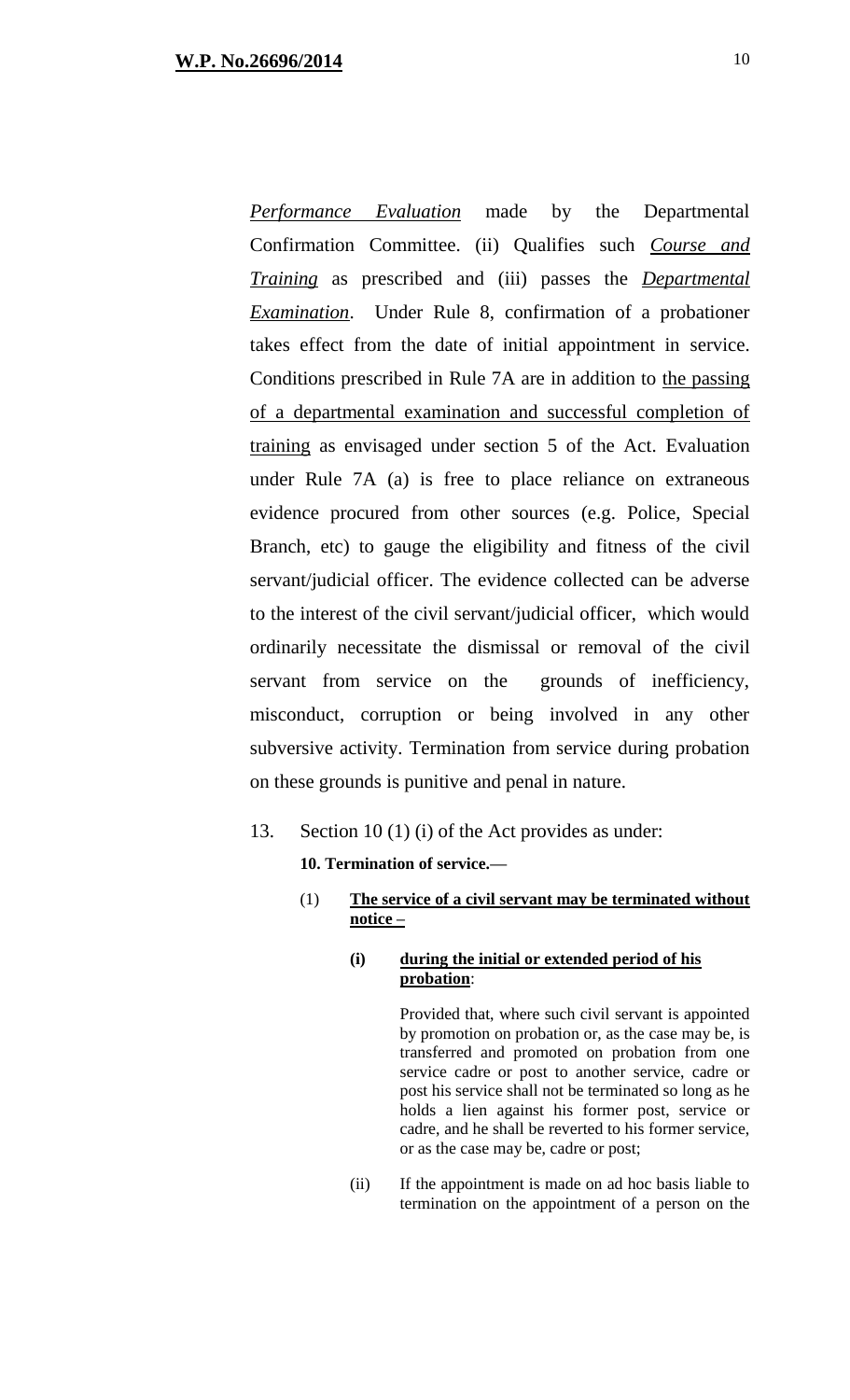recommendation of the selection authority, on the appointment of such person.

- (2) In the event of a post being abolished or number of posts in a cadre or service being reduced the services of the most junior person in such cadre or service shall be terminated.
- (3) Notwithstanding the provisions of sub-section (1) but subject to the provisions of sub-section (2), the service of a civil servant in temporary employment or appointed on ad hoc basis shall be liable to termination on thirty days notice or pay in lieu thereof.

Section  $10(1)(i)$  states that if the services of a probationer are terminated during the period of probation he is not entitled to any notice. Section 5(6) of the Act employs the term "discharged" for a person who fails the departmental test or the training course. This is also echoed in Rule 4(3) of the Punjab Civil Servants (Efficiency and Discipline) Rules, 1999. The collective reading of sections 5 and 10 of the Act, envisage two distinct species of terminations. One where the probationer fails to pass the departmental examination or the training course prescribed by the authority. There is no allegation leveled against the probationer. The termination is, therefore, not punitive or penal. It simply results in the discharge of the probationer, which does not in any manner mar the future employment prospects of the probationer. Such like termination has come to be known as *termination simpliciter.*

14. The other specie of termination is where specific allegation is leveled against the officer on the basis of adverse information or evidence collected by the competent authority. Such a termination is akin to dismissal or removal from service and is punitive in nature. It also taints the service record of the probationer and impairs his future employment prospects.

15. A probationer under Rule 7A can fall in either of the two categories of terminations, but section  $10(1)(i)$  does not make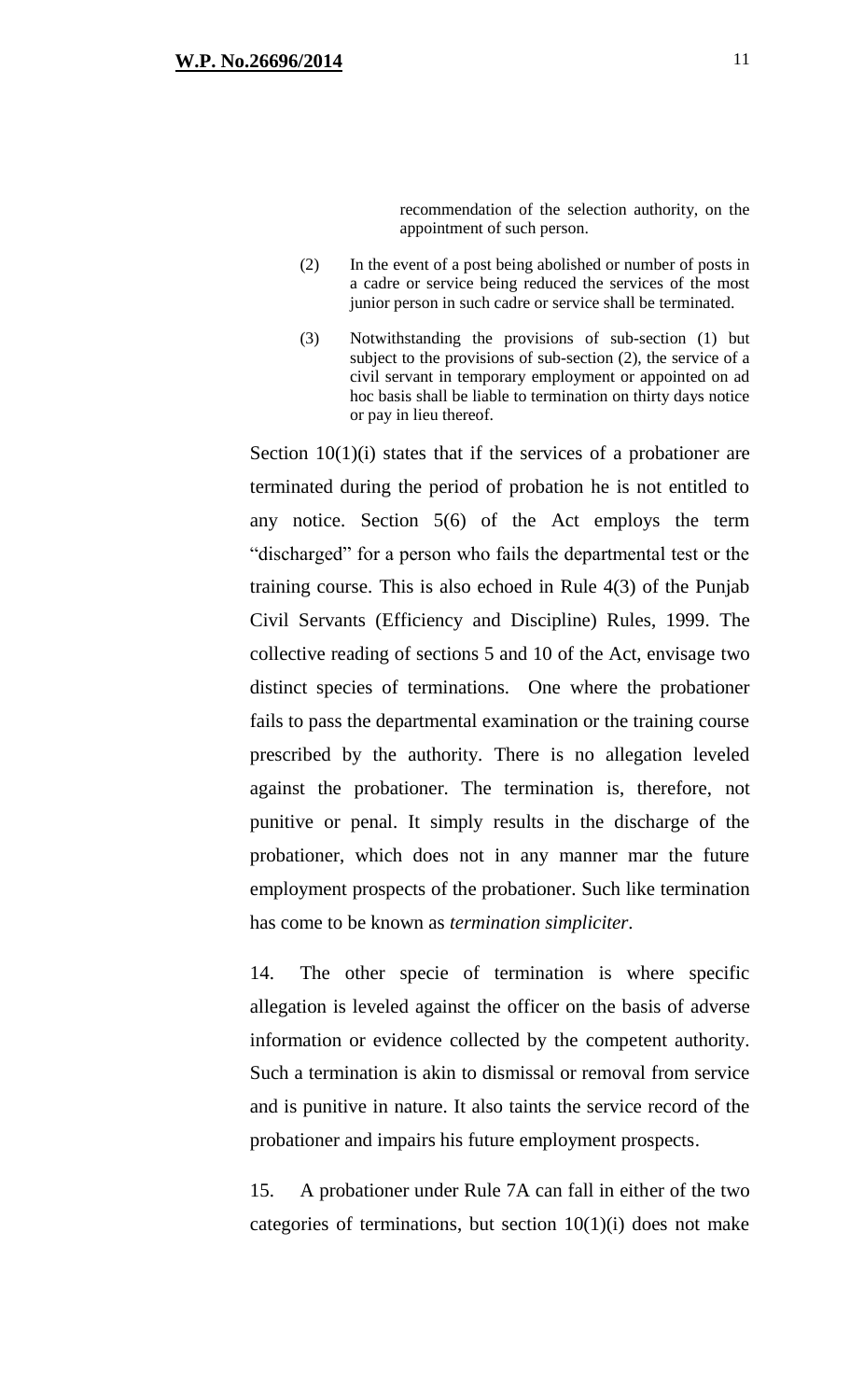any such distinction and disallows the issuance of notice in both sets of terminations. This aspect, without reference to section  $10(1)(i)$  of the Act, has earlier come up before the superior courts. The jurisprudence evolved over the years on the requirement of notice prior to terminating the services of the probationer is that the services of a probationer can be terminated without notice, in case of *termination simpliciter* but where there are allegations of misconduct or inefficiency leveled against the probationer, in such an eventuality, it is mandatory that the officer is put on notice. Reliance with advantage is placed on *Muhammad Siddiq Javaid Chaudhry v. The Government of West Pakistan* **(PLD 1974 S.C. 393),**  *Muhammad Amjad v. The Chief Engineer, WAPDA and another* **(1998 PSC 337),** *Ch. Muhammad Hussain Naqshbandi v. Government of the Punjab and others* **(2004 SCMR 44),**  *Muhammad Iqbal Khan Niazi v. Lahore High Court, Lahore thorugh Registrar* **(2003 PLC (C.S) 285)** and *Rehan Saeed Khan and others v. Federation of Pakistan & Others* **(2001 PLC (CS) 1275).**

16. The essence of our  $pre-18<sup>th</sup>$  constitutional amendment jurisprudence, to a large extent, can be captured and constitutionalized in the shape of the new fundamental right of fair trial under Article 10A of the Constitution. This has since been so judicially recognized. Reference can be made to *Warid Telecom (Pvt.) Ltd. and 4 others v. Pakistan Telecommunication Authority through Chairman* **(2015 SCMR 338),** *Suo Motu acting regarding allegation of business deal between Malik Riaz Hussain and Dr. Arsalan Iftikhar attempting to influence the judicial process* **(PLD 2012 SC 664),** *Babar Hussain Shah and another v. Mujeed Ahmed Khan and another* **(2012 SCMR 1235),** *Suo Motu Case No.4 of 2010*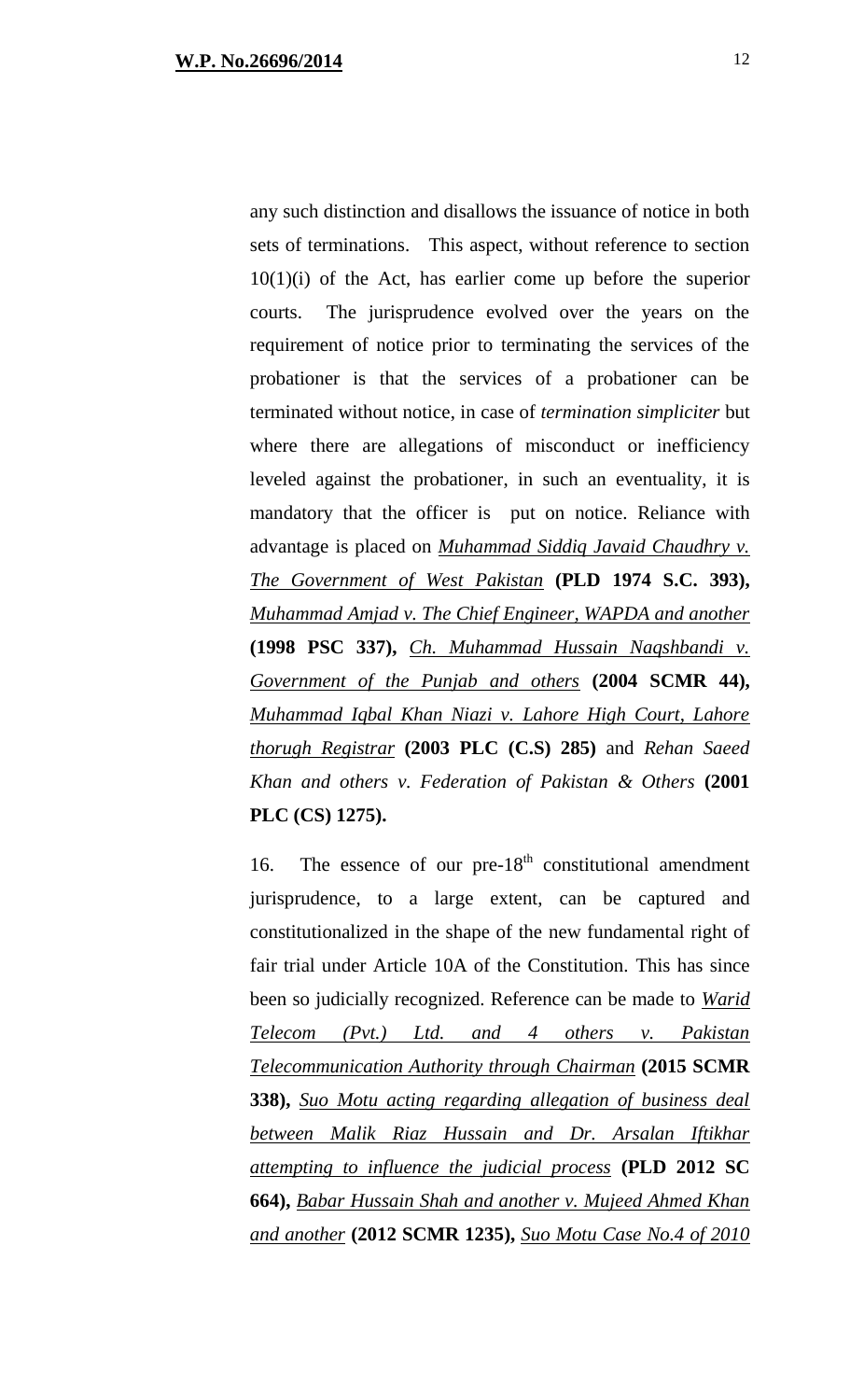**(PLD 2012 SC 553),** *Liaqat Ali Chugtai v. Federation of Pakistan through Secretary Railways and 6 others* (**PLD 2013 Lahore 413)** and *Shabbir Ahmed v. Kiran Khursheed and 8 others* **(2012 CLC 1236)**.

17. Article 10A provides as under:

"**10A.** Right to fair trial.--- For the determination of his civil rights and obligations or in any criminal charge against him a person shall be entitled to a fair trial and due process." *(emphasis supplied)* 

It is now a fundamental right that determination of *civil rights* and *obligations* of a person shall be through *fair trial* and *due process*. *Civil rights 3* are the rights guaranteed by the Constitution and the legislation. *Obligation*s may refer to anything that a person is bound to do or forbear from doing, whether the duty is imposed by law, contract, promise, social relations, courtesy, kindness or morality.<sup>4</sup> "Anything that an individual is required to do because of a promise, vow, oath, contract, or law. It refers to a legal or moral duty that an individual can be forced to perform or penalized for neglecting to perform."<sup>5</sup> Right of one person is an obligation of the other and vice versa. This mutually corresponding and symbiotic relationship between *civil rights* and *obligations,* expands the proportions and broadens the amplitude of Article 10A and places it as one of the most robust, dynamic and an evergreen fundamental right that is not frozen in time or moored to serve only the age old vested rights. Article 10A, is a constitutional right, hence it is open and all embracing and is there to include

<sup>&</sup>lt;sup>3</sup> The most common legal application of the term *civil rights* involves the rights guaranteed to U.S. citizens and residents by legislation and by the Constitution. Free Dictionary. URL:www.thefreedictionary.com

 $^{4}$  Black's Law Dictionary. 9<sup>th</sup> Ed. p.1179

<sup>5</sup> Free Dictionary. URL:www.thefreedictionary.com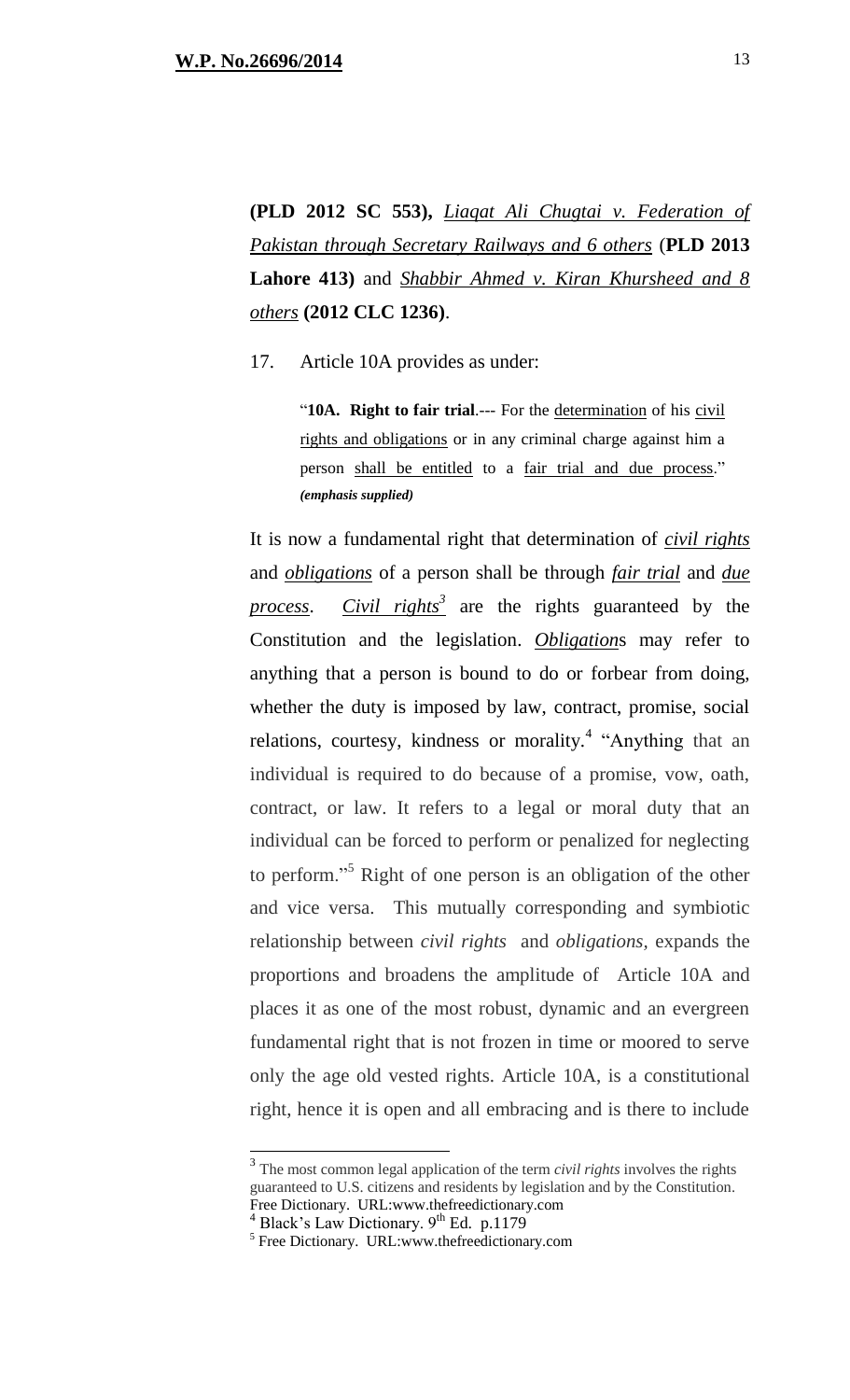$\overline{a}$ 

all kinds of rights and obligations that emerge from the Constitution, legislation, "law, contract, promise, social relations, courtesy, kindness or morality." Article 10A cannot be put in shackles and infact goes beyond vested rights. The words of Hamoodur Rehman, CJ in *Fazal Din's case 6* resonate so audibly even today: "It is clear from the above that the right considered sufficient for maintaining a proceeding of this nature [writ jurisdiction] is not necessarily a right in the strict juristic sense but it is enough if the applicant discloses that he had a personal interest in the performance of the legal duty which if not performed or performed in a manner not permitted by law would result in the loss of some personal benefit or advantage or the curtailment of a privilege or liberty of franchise." Article 10A, therefore, is all embracing and deals with rights and duties, which if violated can "result in loss of some personal benefit or advantage or curtail a privilege or liberty or franchise."

18. In the present case sections 4, 5 and 6 of the Act, confer a right to confirmation, once the judicial officer successfully completes his period of probation. It also confers an obligation on the authority to confirm the appointment of the officer if the probationer successfully completes the period of probation. Viewed differently, probationer is also under an obligation to meet the requirements of Rule 7A and has a corresponding right to confirmation subject to his fulfilling these obligations. A probationer, in effect, already stands appointed but has to undergo the process of confirmation. Therefore, the *right* of confirmation of a probationer or the *obligation* of the authority to confirm the probationer, if he successfully completes the

<sup>6</sup> Mian Fazal Din vs. Lahore Improvement Trust, Lahore, etc (PLD 1969 SC 223) at p.231.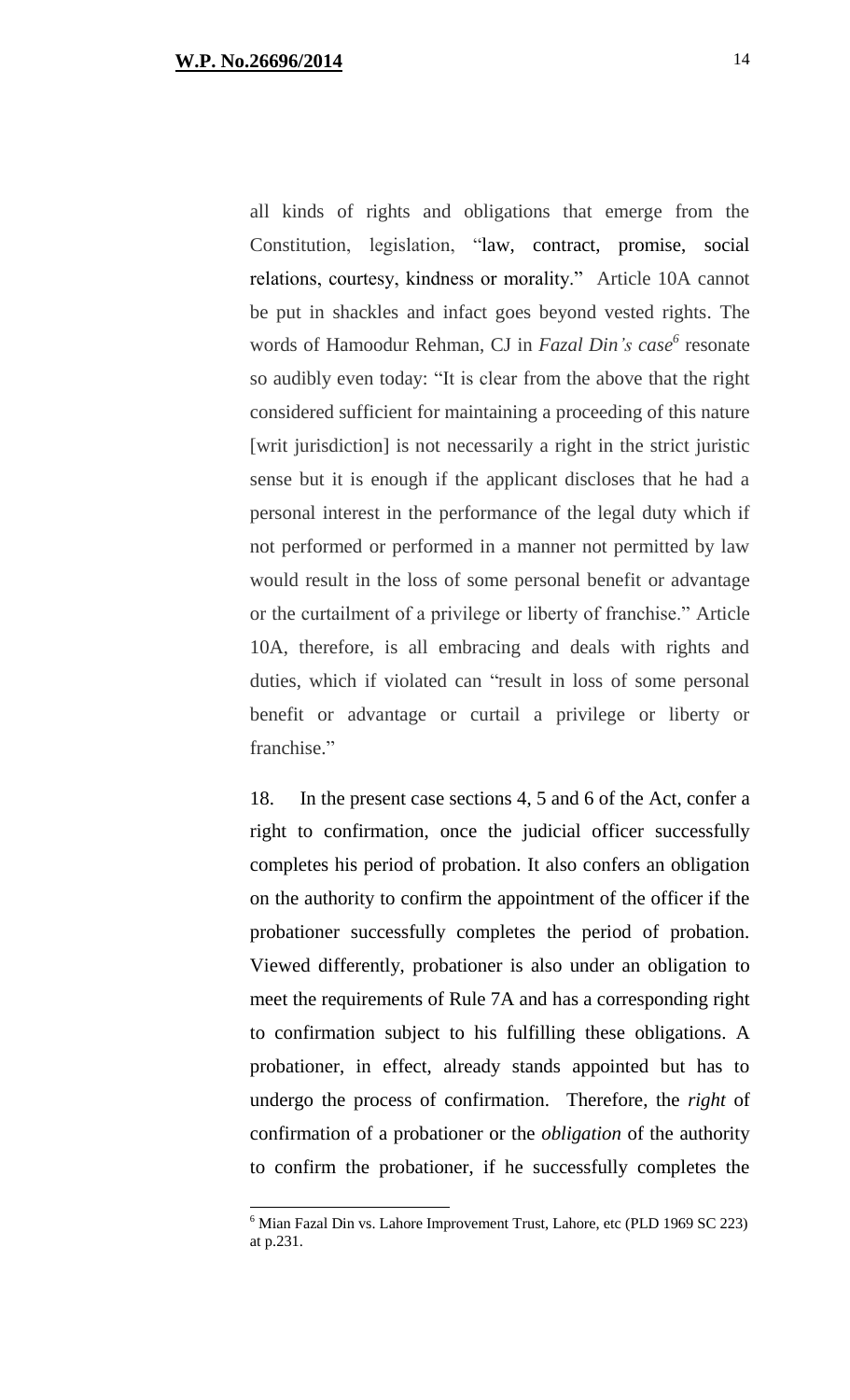period of probation, or vice versa, are covered under Article 10A and these rights and obligations have to be determined through a fair trial and due process. The objection of the learned Addl. A.G that the petitioners being probationers have no right to the post and, therefore, have no right to invoke Article 10A is hopelessly misplaced and is hereby rejected.

19. In this background the questions before this Court, in the context of section  $10(1)(i)$  of the Act are: (i) Whether, in case where termination order is punitive in nature i.e., on the grounds of misconduct, corruption and inefficiency leveled against a judicial officer, section 10 (1) (i) of the Act by not allowing notice to be issued to the probationer before termination offends Article 10A of the Constitution ? (ii) Whether Articles, 4, 9, 10A 14 and 19A of the Constitution read with section 24A of the General Clauses Act, 1897 mandate, that termination order of a probationer, including *termination simpliciter,* must always disclose reason(s) or ground(s) for termination?

20. It is now well settled, that if there are allegations of inefficiency, misconduct or corruption, a probationer is required to be served with a notice. Rationale being that any termination in the nature of dismissal or removal carries a stigma, hence the civil servant be granted an opportunity to defend and wash away any slur and taint alleged against him. Reference has already been made to the relevant case law above. One of the requirements for confirmation after the period of probation is given under Rule 7A(a) of the Judicial Rules, which reads as under: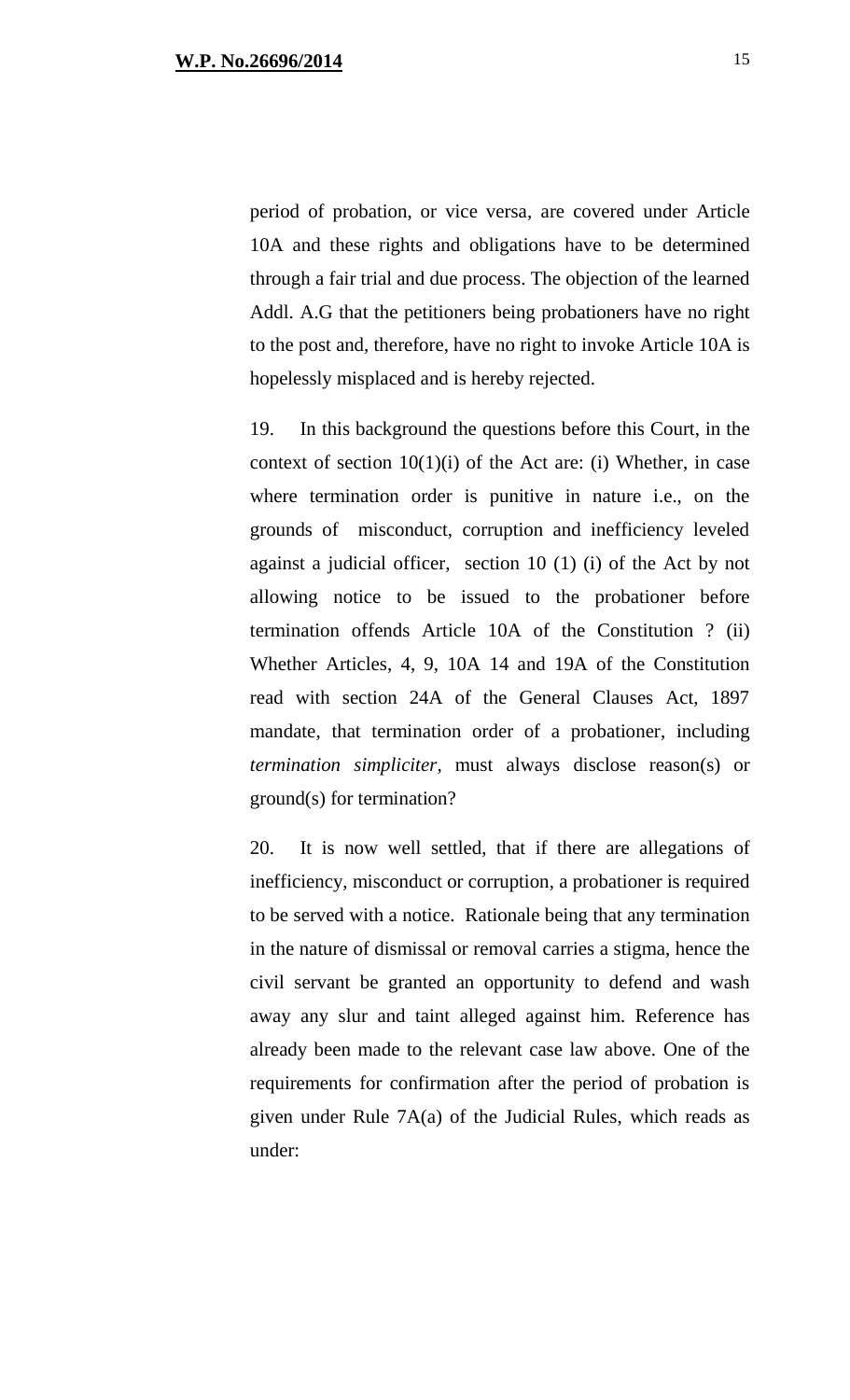(a) He completes initial or extended period of probation satisfactorily on the basis of performance evaluation made by Departmental Confirmation Committee;

*Performance Evaluation* is subjective and relies on sources other than the result of the Departmental Examination and the Course & Training scorecard. If the information or evidence collected is adverse to the interest of the judicial officer, natural justice and the strength of the settled jurisprudence (above) requires that the judicial officer be put on notice and be heard after an adequate disclosure of the adverse material and information is made to the judicial officer. This well established principle stands constitutionalized as a fundamental right under Article 10A. Fair trial and due process requires that adequate disclosure is made and the probationer is put on notice. Even otherwise, right to life which includes right to livelihood and right to dignity of a person under Article 14 of the Constitution also stand behind Article 10A. Section 10(1)(i), therefore, offends Article 10A of the Constitution in this respect. There are, however, other dimensions to section  $10(1)(i)$  of the Act which need to be considered before finalizing this opinion.

21. The first dimension deals with situations covered under Rule 7A(b)  $\&$  (c), which are as under:

- (a) He undergoes, attends and successfully qualifies such course and training as may be determined by the High Court; and
- (b) He has passed the departmental examination under the Punjab Civil Judges Departmental Examination Rules, 1991.

This brings us to the concept of *termination simpliciter* as opposed to a termination carrying a stigma. Termination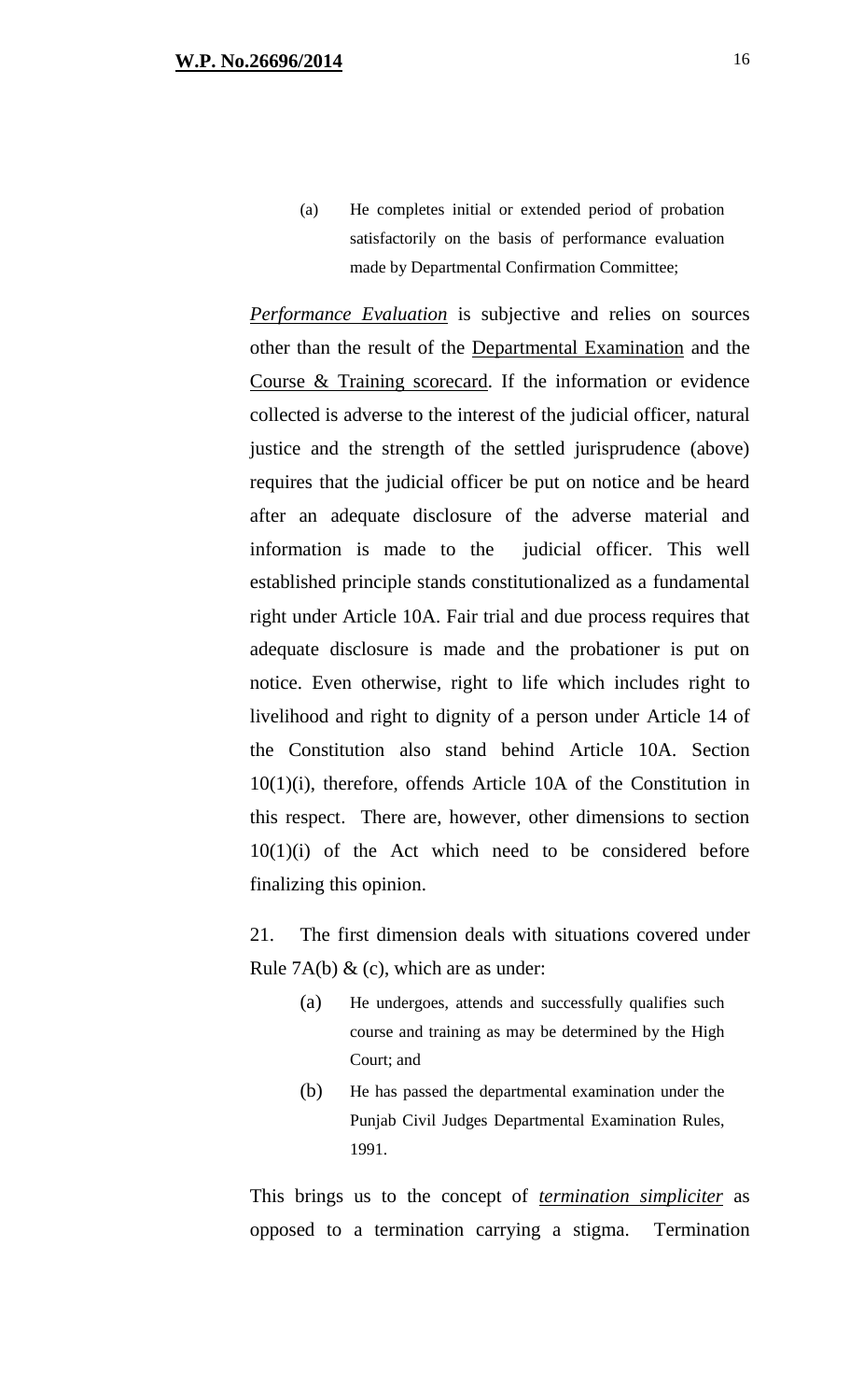simplicter means termination without any ceremony or termination in a summary manner.<sup>7</sup> Such a termination from service is when a probationer fails to meet the eligibility requirements of the post set by the employer like a departmental examination or in service training or if the appointment is *adhoc* and dependent on certain conditions or if the post itself is abolished. Such like termination is not punitive or penalizing in nature. More importantly, it does not cast any allegation or affect the professional reputation of the officer or the future prospects of employment of the probationer. It is for this reason that section 5 of the Act and Rule 4(3) of the Punjab Civil Servants (Efficiency and Discipline) Rules, 1999 refer to it as a "discharge" from service. The probationer therefore need not be put on notice if the termination is actually a *discharge* from service or is *termination simpliciter*. No useful purpose can be served by issuing any such notice as the authority has already granted the probationer an opportunity of appearing before the authority in the departmental examination and also in the course and training conducted by the authority. A parallel can be drawn with candidates applying for admission or employment, subject to an entrance test. In case the candidate fails to pass the entrance test, is he to be put on notice first? The answer is NO. Therefore, in such a case the competent authority is under no obligation to issue notice before termination of service. Section  $10(1)(i)$  of the Act is applicable in such a case. It is important to note that the probationer under Article 10A is, however, free to challenge the legality of the termination order or the merits of the departmental examination or the transparency of the departmental training in a court of competent jurisdiction, if he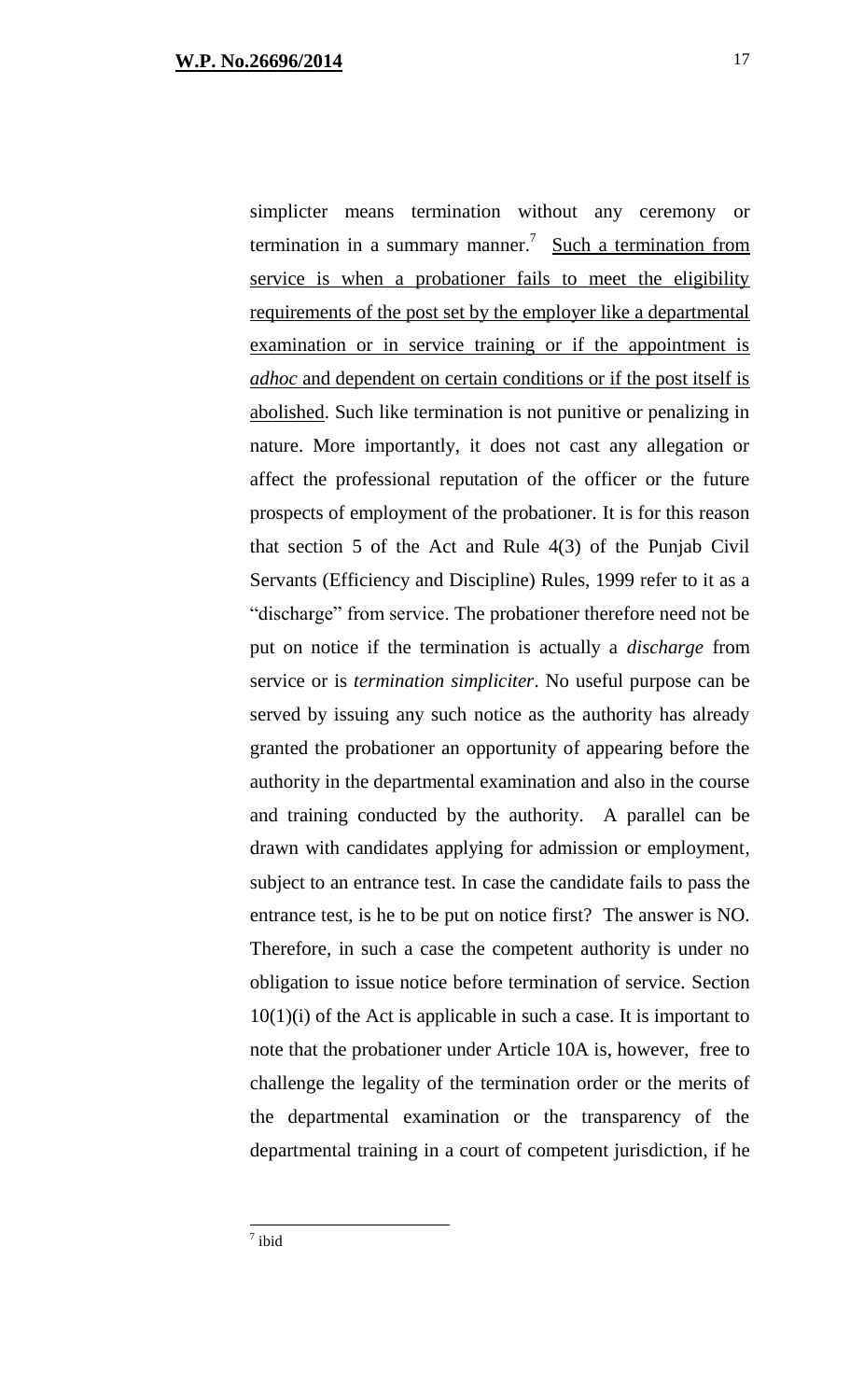so desires, on grounds other than the ground of failure to issue notice.

22. The next dimension of section  $10(1)(i)$  of the Act is where there are allegations of misconduct or inefficiency against a judicial officer and the same have weighed on the mind of the authority but instead of leveling any allegations of misconduct and inefficiency against the probationer, the employer, in order to take advantage of section  $10(1)(i)$  of the Act and to avoid the process of notice takes an easy course by opting for *discharge of services* or *termination simpliciter.* Can the benefit of section  $10(1)(i)$  be availed in such like circumstances?

23. Where termination carries allegations of misconduct, inefficiency and corruption, the civil servant is entitled to a notice to defend himself and also to an adequate disclosure of the evidence against him. If the adverse information and material has weighed on the mind of the authority and has been the dominant reason behind the order of termination, withholding of any such allegation or avoiding to disclose any reason for termination, in order to bypass the requirement of notice by opting for *termination simpliciter* is offensive to Article 10A of the Constitution. Reliance is placed on *Mrs. Abida Parveen Channar v. High Court of Sindh* (**2011 PLC (CS) 836**). *Termination simpliciter* is an option available with the authority only when the termination, according to the service record of the civil servant, is not based on any allegations of misconduct, inefficiency or corruption against a civil servant. Interestingly, in the present case the petitioners have passed the departmental examination and the successfully completed the training in the initial few months of their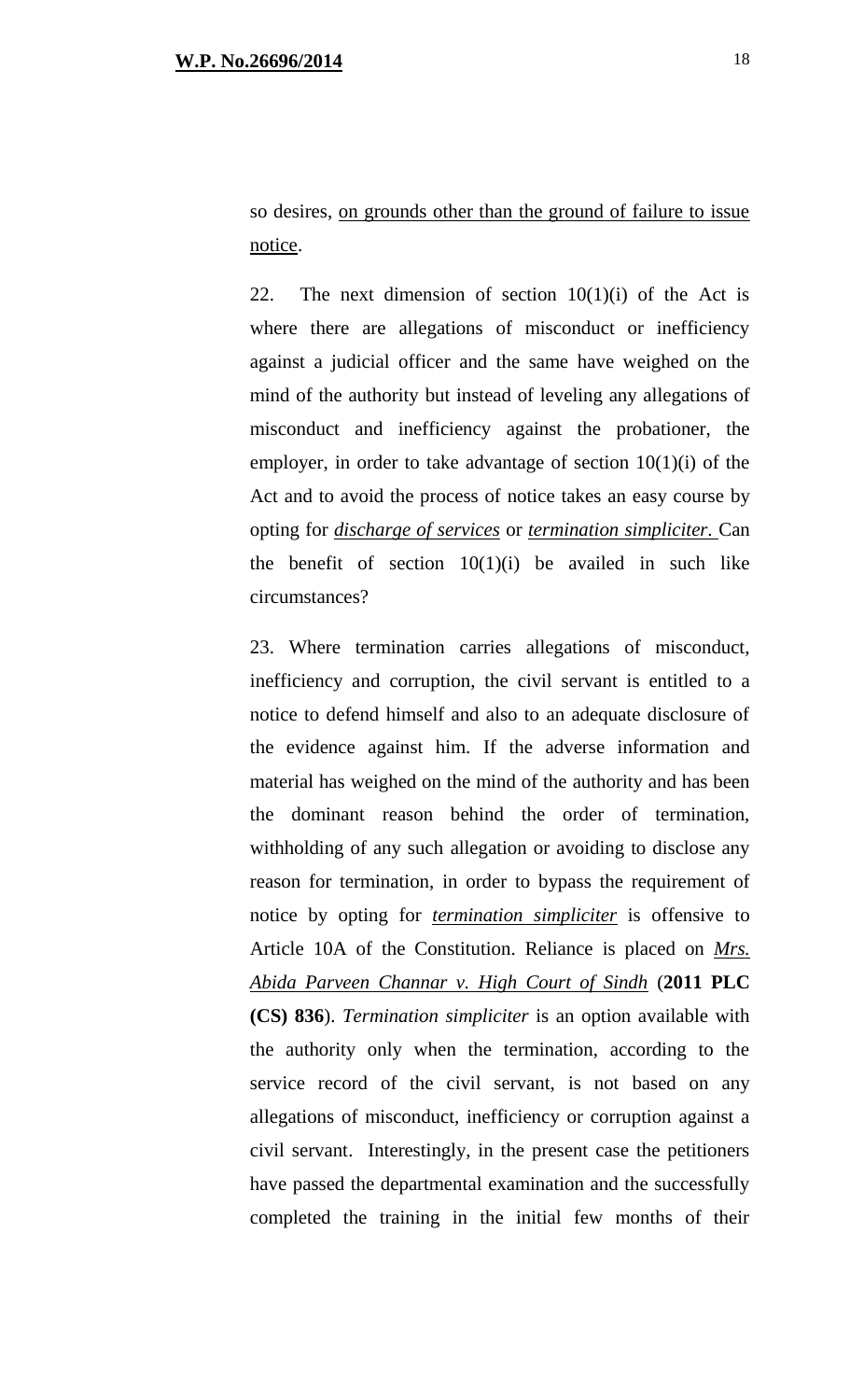24. Every termination order must carry reasons. This is equally applicable to the case of *termination simpliciter*. There is no plausible explanation why a public authority must shy away from giving reasons for termination. To withhold reasons for termination of a civil servant generates a host of adverse assumptions against the character of a civil servant which has a bearing on his reputation and good will. The failure of disclosing or intentional withholding of reasons is, therefore, below the dignity of any white collared officer and offends Article 14 of the Constitution.

25. While section  $10(1)(i)$  of the Act is unconstitutional in some situations, it is constitutionally permissible in others. In such a situation, the constitutionality of the said section can be saved, if section 10(1)(i) of the Act is *read down,* instead of being struck down.

26. The way ahead through this legislative impasse can either be to independently judge the constitutionality of section  $10(1)(i)$  of the Act and strike it down as being unconstitutional or then try to save the provision by using purposive interpretation of the Act and using the interpretative tool of "reading down" or "recasting the statue." It is settled law that where literal construction or plain meaning causes hardship, futility, absurdity or uncertainty, the purposive or contextual construction is preferred to arrive at a more just, reasonable and sensible result. "Every law is designed to further the ends of justice and not to frustrate it on mere technicalities. Though the function of the courts is only to expound the law and not to legislate, nonetheless the legislature cannot be asked to sit to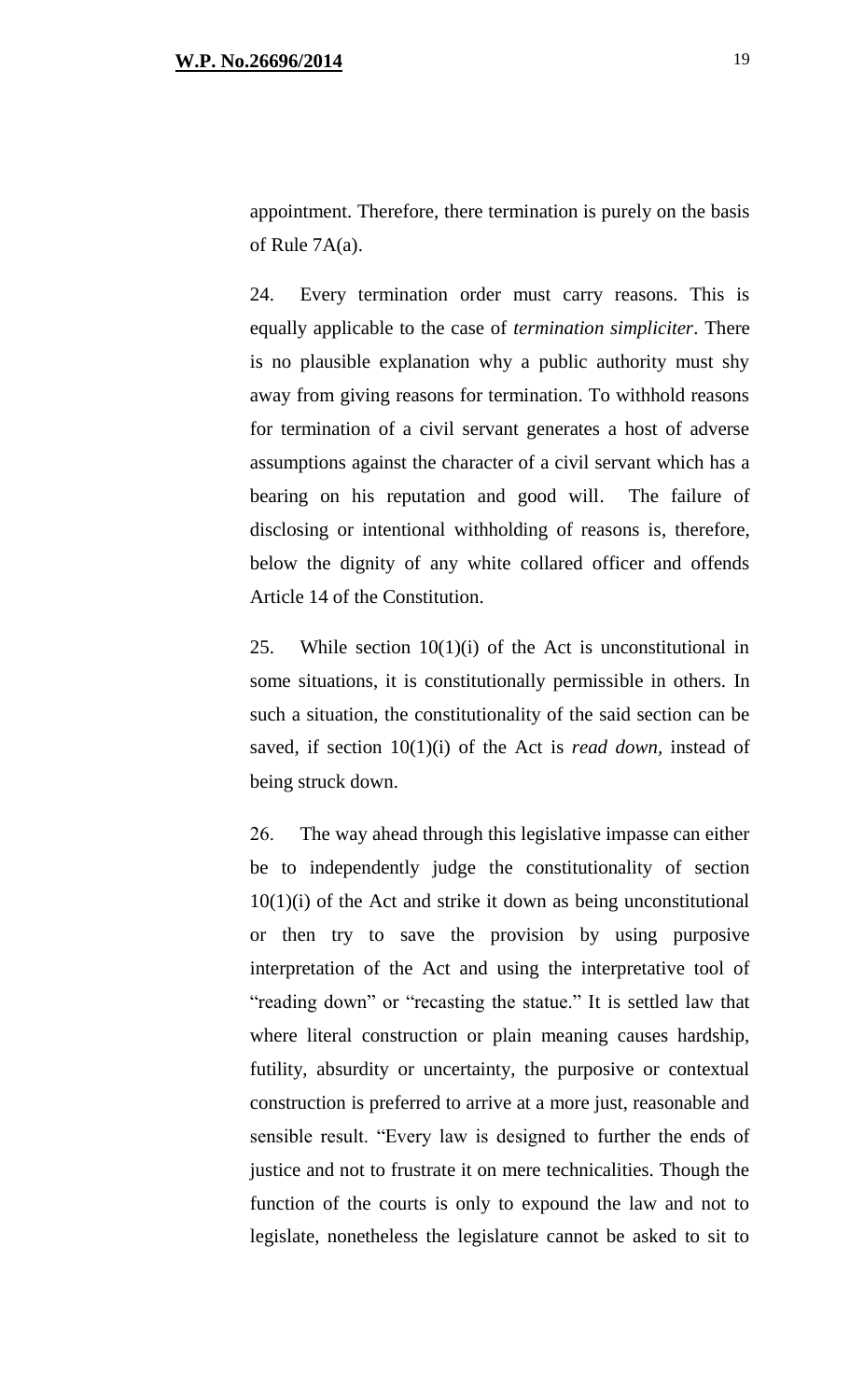resolve the difficulties in the implementation of its intention and the spirit of the law. In such circumstances, it is the duty of the court to mould or creatively interpret the legislation by liberally interpreting the statute. The statutes must be interpreted to advance the cause of statute and not to defeat it  $8$ ." Justice Ajmal Mian J in *Elahi Cotton Mills Ltd. v. Federation of Pakistan* **(PLD 1997 SC 582)** held:

"That theory of reading down is a rule of interpretation which is resorted to by the courts when they find a provision read literally seems to offend a fundamental right or falls outside the competence of the particular Legislature."

In *Indus Jute Mills Ltd. v. Federation of Pakistan* **(2009 PTD 1473)**, Sh. Azmat Saeed J. (as he then was) speaking for this Court held:

> "37. In view of the above, this court is confronted with two possible options; either is to strike down impugned section 235 Income Tax Ordinance, 2001 being ultra vires the Constitution and fundamental rights of the citizens or in the alternate, to resort to the time honoured rule of interpretation of employing the theory of reading down and looking beyond the literal meaning of the provision..."

27. If certain provision of law construed in one way would make them consistent with the constitution and another interpretation would render them unconstitutional the court would lean in favour of the former construction. Dr. Avtar Singh in Introduction to Interpretation of Statues (Reprint Edition 2007) writes:-

"Similarly, for upholding any provision, if it could be saved by reading it down, it should be done, unless plain words are so clear as to be in defiance of the Constitution. These interpretations spring out because of the concern of courts to always let a legislation to achieve its objective and not to let it fall merely because of a possible ingenious interpretation. The words are not static but dynamic. This infuses fertility in the field of interpretation. The principle of reading down, however, will not be available, where the plain and literal meaning from

 $\overline{a}$ 

<sup>8</sup> Reliance is placed on Interpretation of Taxing Statutes by Mittal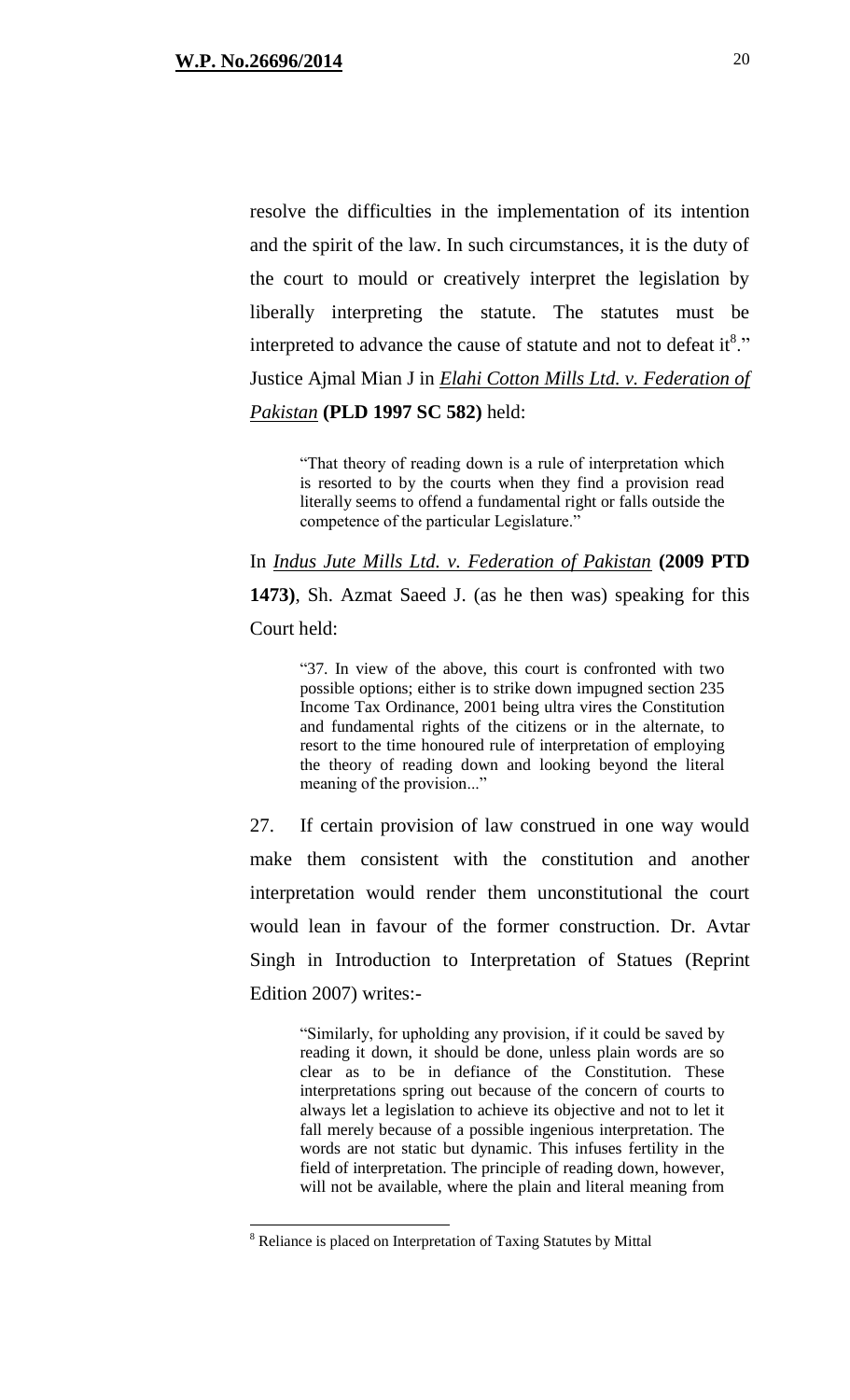a bare reading of any impugned provisions clearly shows that it confers arbitrary, uncanalised or unbridled power."

28. In *Maharao Saheb Shri Bhim Singhji and others v. Union of India and others* **(AIR 1981 SC 234)** V.R. Krishna Iyer J. held: " ...reading down meanings of words with loose lexical amplitude is permissible as part of the judicial process. To sustain a law by interpretation is the rule... Courts can and must interpret words and read their meanings so that public good is promoted and power misuse is interdicted. As Lord Denning said: 'A judge should not be a servant of the words used. He should not be a mere mechanic in the power house of semantics'..." Reliance is also placed on *Muhammad Umer Rathore v. Federation of Pakistan* **(PLD 2009 Lahore 268)**, *Federal Steam Navigation Co Ltd and another v. Department of Trade and Industry* **(1974) 2 All E R 97)**, *Delhi Transporate Corporation v. D.T.C. Mazdoor Congress and others* **(AIR 1991 SC 101)**, *Sunil Batra v. Delhi Administration and others etc.* **(AIR 1978 SC 1675)** and *Jagdish Pandey v. The Chancellor, University of Bihar and others* **(AIR 1968 SC 353)**.

29. For the above reasons it is held as follows:-

**A. In the light of Article 10A read with Articles 4, 9, 14 and 25 of the Constitution, section 10(1)(i) of the Punjab Civil Servants Act, 1974 is** *read down,* **to the extent, that in cases where termination of a probationer is on the grounds of misconduct, inefficiency, corruption, etc prior notice is mandatory and is required to be issued to the probationer.**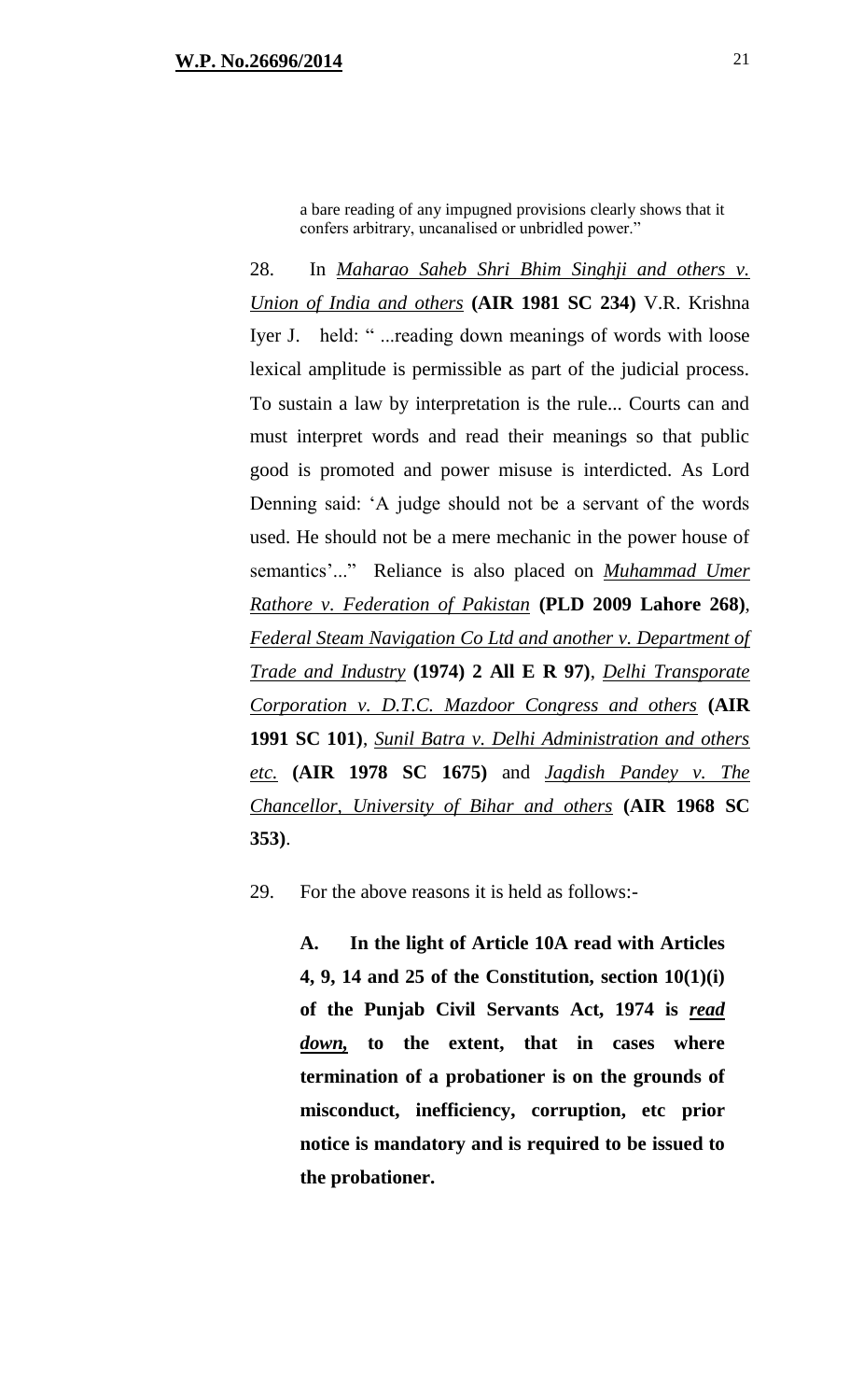**B. Where the probationer has failed to meet the eligibility requirements of a departmental examination or in service training course, the probationer can be terminated without notice, but any such termination order must carry reasons for termination.** 

**C. In case the probationer has passed the eligibility criteria and has been found liable for misconduct, inefficiency or corruption, the competent authority does not have a choice to opt for** *termination simpliciter* **by withholding the real reason for termination and must issue a reasoned termination order.**

**D. It is clarified that this judgment does not examine or attend to the order of termination of services of the petitioners vide notification dated 04.07.2015 issued by the Lahore High Court, Lahore and the scope of this judgment is limited to the extent of vires of Section 10 (1) (i) of the Act.**

30. For the above reasons this petition alongwith connected petitions is allowed in the above terms. This judgment will decide the instant petition, as well as, connected writ petitions i.e., W.P. No.27171/2014 and 28557/2014 as all these petitions raise common questions of law and facts

31. Before parting with the judgment I acknowledge the valuable assistance rendered by Junaid Jabbar, Advocate/learned amici curie and M/s. Qaisar Abbas and